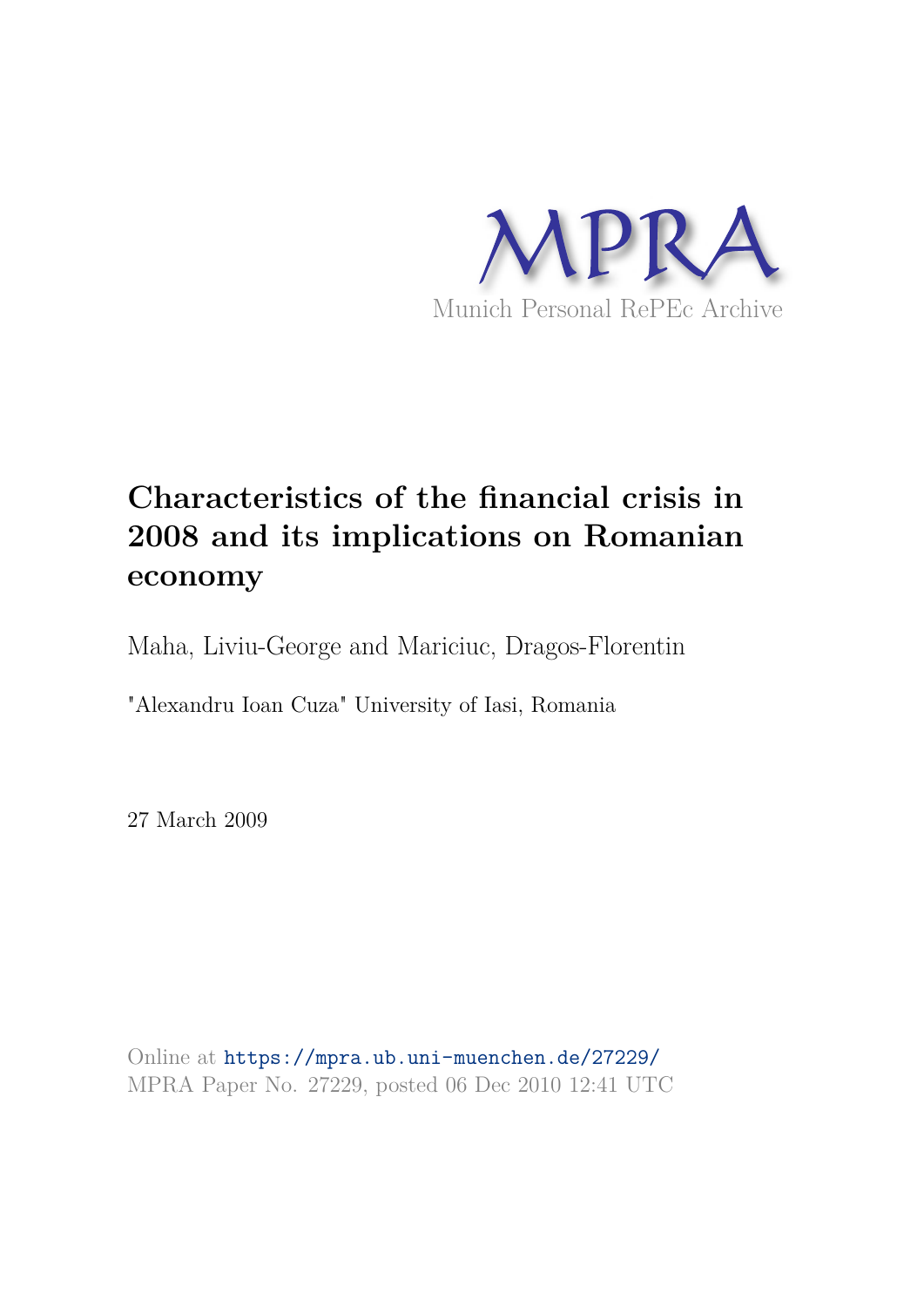## Characteristics of the financial crisis in 2008 and its **implications on Romanian economy**

Liviu-George Maha, "Al. I. Cuza" University of Iasi Dragos Florentin Mariciuc, "Al. I. Cuza" University of Iasi Bd. Carol I, Nr. 22, FEAA, B334, 700506, IASI

**Abstract:** The paper tries to underline the most important aspects of the financial crisis in *Romania. Taking into account the information speed, the full integration of the capital markets and the commercial integration, the economic crisis of 2008 is certainly a global one and it has repercussions not only on the Western economies, but it also affects the economy of other states, resulting in major consequences.* 

**Keywords:** globalization, financial crisis, emerging economies, European integration, *competitiveness*

Over the last period of time, the financial crisis was the most common topic of discussion maybe overshadowing the debates on terrorism. The lines below will try to touch on the most important aspects of the financial crisis in Romania and to help the readers form an idea about it and reflect on it too.

No matters of what type are, all the crises generate sets of problems which are difficult to solve. Among these, bank financial crises generate the greatest difficulties for the economies. Nowadays, because of the total integration of capital market and because of the communication and information, it can be stated that banking and financial shocks can generate in real time this type of crisis at the global level. Economic crises are interpreted according to the cycle theory and the fundamental breaks.

The interpretation of crisis phenomena has generated many debates, no matter the period of manifestation, concerning the typology of crisis, the channel of transmission, the management and solving modality, as well as the prevention and treatment of crisis. Although the previous crises develop an expectation, a precaution and an avoidance behavior, they still take place. The explanations are many: either the crisis thwarted the precaution measures, or the precaution measures have been minimized, not to speak of the conspiracy theories. It can be observed that most crises come with new essential features the moment they take place. This is also evident in the context of the present crisis in 2008. But if it is about a crisis, what type is it and in what context has it occurred?

We can find the economic crises in the specialty literature interpreted from the view of the cycle theory and of the fundamental breaks. In the first approach the theory of crises is an aspect of the cycle theory (Haberler G, 1937). Thus, the crisis is a moment of the cycle, where the growth stage is compressed, more or less dramatic phenomena taking place: inflation, recession, unemployment or worse, depression. If these phenomena take place at the same time, the crisis is a deep one.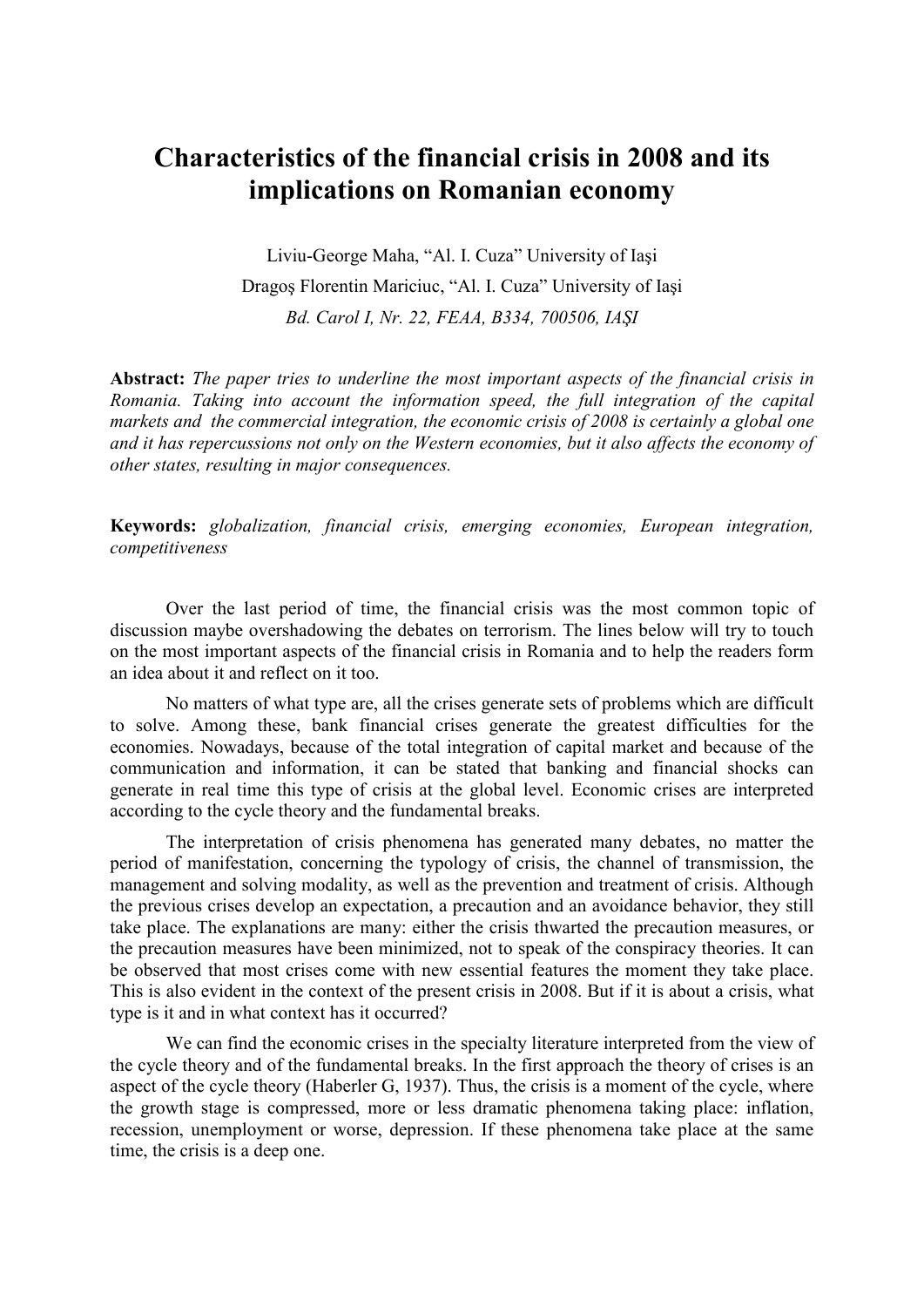In the latter approach, the crisis represents a major break caused by an unexpected shock of different types: political, economic or social. The economic shocks can be exogenous when they cannot be explained by an economic model and endogenous when they are generated by externalities. In fact, newer theories and instruments, such as nonlinear dynamics, allow the emphasis of the endogenous shock, not necessary by means of externalities, but by the economy's functioning itself.

Another common point is the economy qualitative leap from the normal growth stage to another one, more or less critical. This discontinuity can be practically analyzed by means of mathematic models, from the theory of catastrophes, of chaos etc.

There is not a certain typology of crises. They can be regrouped according to their causes, to their impact, but also to the way they are approached by specialists. An example is represented by the banking and financial crises which generate the greatest problems that need to be solved. Nowadays, due to globalization and deregulation, to the total integration of the capital market but also to communication and information, it can be stated that banking and financial shocks can generate this type of crisis at the global level, in real time. Not always the bankruptcy of a great credit institution generates banking and financial crises, even at a national level. These phenomena generate considerable crises if they are accompanied by certain structural causes but also by important circumstantial factors. In this context, there will be enumerated the main banking financial crises with powerful effects on the collective memory.

The 1929 global crisis is the most important one in the history of mankind. Galbraith interprets the financial crash in 1929 according to a speculative phenomenon, by the explosion of a "financial bubble" which occurred in March 1929. The behavior of the investors was to get into debt, to place more money in eligible investments, believing in a permanent growth of stock exchanges. This fact overcharged the market, which collapsed in October 1929. Friedman and Schwartz indict the Federal Reserve responsibility, not for the release of crisis but for its worsening. The banking support was belated and useless. The sharp financial crisis has spread to all real economy bringing about a dramatic recession.

The financial market had known in 1987 a spectacular collapse similar to that in 1929 only by share index. The crisis result concerning real economy was reduced by the banking support. The 1997 global crisis took place in Asia, affecting Russia, but also countries from Latin America. It manifested itself by collapsing the monetary system from the countries with emergent economy. Certain results had influenced the macroeconomic indicators of convergent economies one year after the crisis release. At all these it can be added the crises of the monetary systems from Scandinavian countries at the end of '80, of American saving banks from the same period, of the Mexican crises from 1994 to 1995.

Every crisis has a combination of structural causes with essential circumstantial elements. The external deficit, the overproduction, the under consumption, the industrial innovation rate, the impact of technical progress, over accumulation, dynamic indebtedness are among the structural causes. Of course, these phenomena can be favorable each by one, but by the combination of these ones with one or more circumstantial factors an amplitude crisis can take place. The commentaries of the public authority, announcing a low yield, the bankruptcy of a bank can constitute a circumstantial factor.

Taking into account the information speed, the full integration of capital markets, the commercial opening, the economic crisis of 2008 is certainly a global one. The deep crisis in the U.S. banking system and then in the stocks exchange in the whole world lead us to state that the crisis which started in 2008 is definitely a banking-financial one. It is difficult to determine what has generated the crisis. Even a set of anticipation is hard to find. Probably,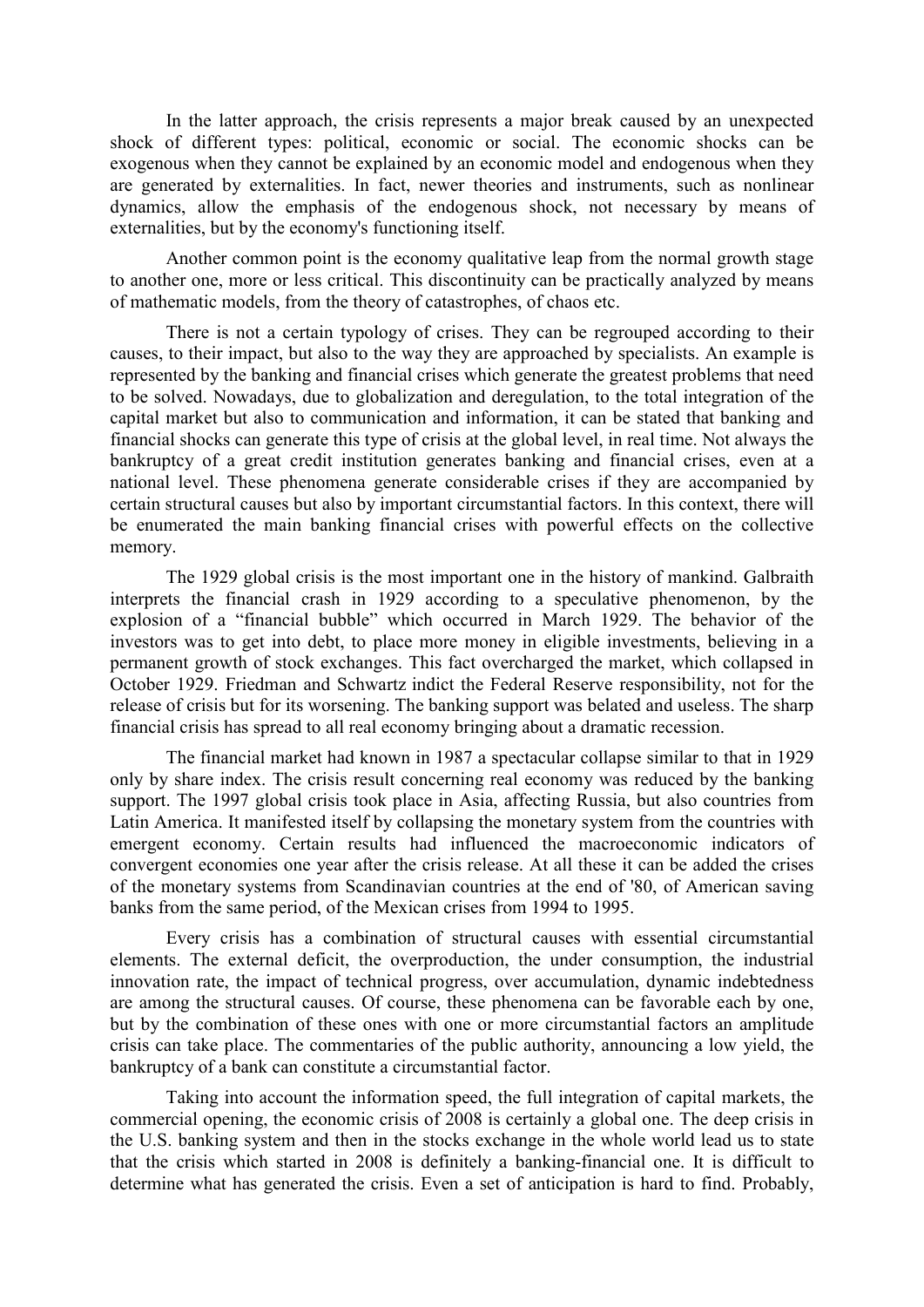overproduction phenomena combined with under consumption phenomena but also the extremely high budget deficit led the banks to stimulate the indebtedness of the state, population and even on itself. But excessive indebtedness of the population, as well as the banks, led to the emergence of the speculative gaps.

Romanian banking segment is affected by the financial crisis in the U.S., due to increase in the price interbank funding, over assessment of the real estate segment and the suspicion which is manifested between banks, even if their exposition on the market is tiny substandard. This distrust makes them reluctant about lending each other. Local banks are not suspected to have major exposure on the U.S. market, however, the impossibility to separate the banks exposed to the unexposed, raise the price of liquidity.

The Romanian economy has been able to cope significantly well with the multiple external shocks: 8-9% economic growth is by far the strongest in the EU, while inflation has started on a downward trend, the foreign deficit appears to be stabilized, the banking system continues to grow at a fast rate, and the exchange rate appears to fluctuate within normal limits on a free market, according to Mugur Isărescu, Governor of the NBR (National Bank of Romania). The head of the central bank said that even though some of the parent banks had reported losses as a result of their exposure to the American banks that had filed for bankruptcy, these losses had not affected the operations of Romanian subsidiaries. Overall, Isărescu even talked about an above-expectations performance of the Romanian economy, backed by the solid domestic growth. However, he warned that it would be a mistake to be euphoric because Romania had not suffered as a result of the crisis.

The following chart reflects the evolution of the exchange rate between the Romanian currency and the two important currencies: the euro and the American dollar, including the rapid depreciation process of the late months:





**Source:** The Romanian National Bank

A worsening of the situation on the international financial markets could affect the adoption of the single currency in 2014, but the local banking system will not be directly affected. "It is too early to look into all the details of the financial crisis and its impact on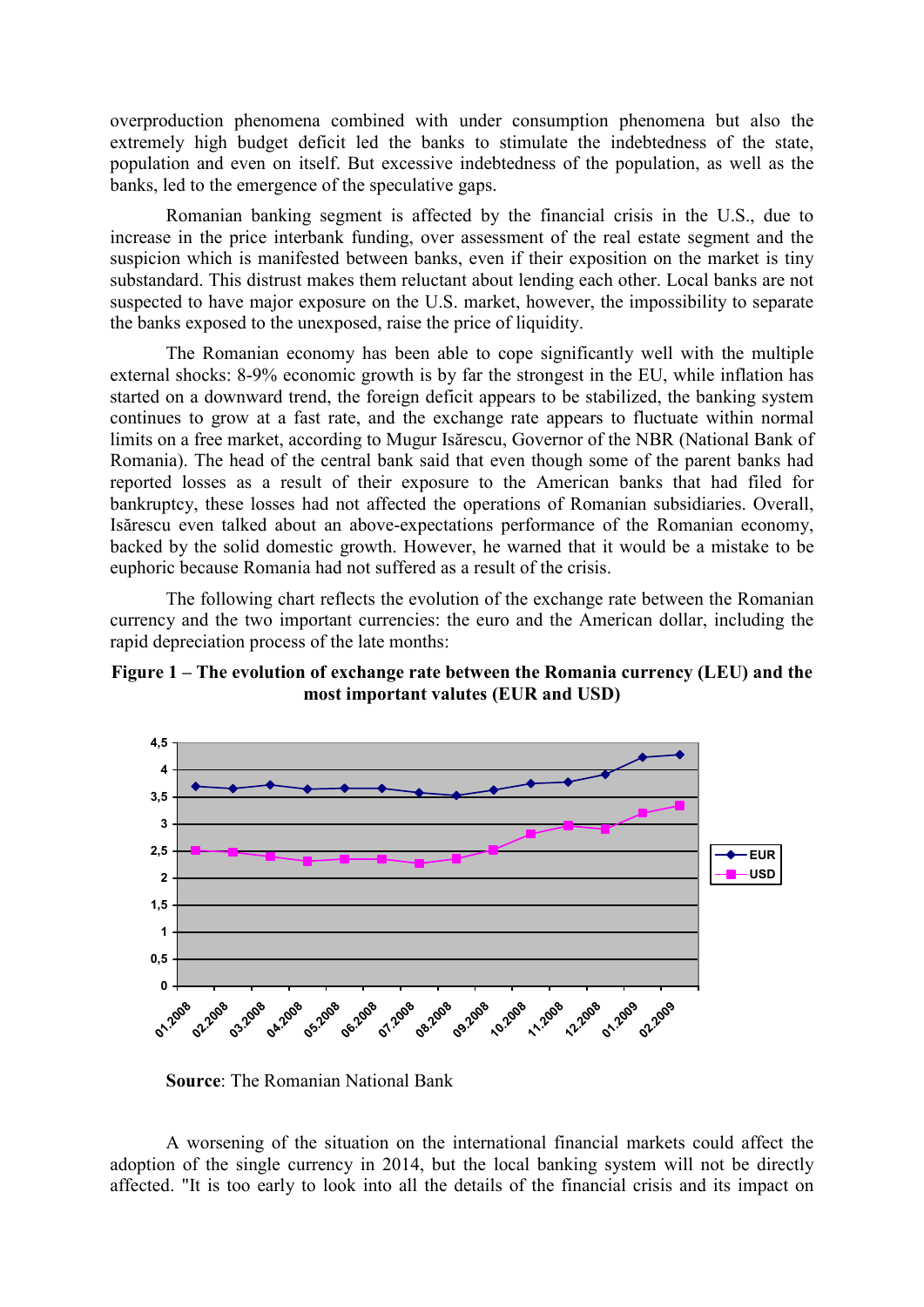Romania until 2014. The crisis has a great potential, and a large part of the elements that make up the current world picture could change by then. I am not a fortune-teller, but it is possible." (Isărescu). He added that this crisis had not directly affected Romania, not because the financial system is primitive, but because Romanian banks have stayed away from "toxic" lending products, and that happened because of the severe lending requirements of the NBR.

Lenders say that, while certain banks in the Romanian system will opt for mergers and survival techniques, the would-be 2009 banker won't give up when it comes of searching for opportunities, in spite of a worsening of international crisis effects.

"I think this is not a propitious moment to lay the foundation for a new bank. A bank requires sufficient resources, loyal clients, and above all trust. The current crisis demands sometimes a dramatic adjustment in every bank's strategy, converging towards a "core business," to ensure its sustainability," Nicolae Dănilă, the former head of Romanian banking market leader, Banca Comercială Română (BCR). Matei Păun, Managing Partner of BAC Investment Bank, said that 2009 could be subject to mergers and acquisitions on the local banking market. "These are times of preservation and survival. Banca Carpatica and Banca Transilvania are the main targets for acquisitions, but rumors also include names such as RBS Romania and OTP Bank Romania," he added.

The top four players in this sector, in terms of assets, are BCR (Romanian Commercial Bank), Banca Română de Dezvoltare (Romanian Bank for Development), whose majority shareholder is Societe Generale, Volksbank, and Raiffeisen Bank. Banks with majority share packages owned by foreign institutions control 87.9 percent of the banking assets.

During the crisis, nothing affects the economy more than panic. The emergence of a rumor or a fear of instability of the financial institutions triggered an avalanche that can not only crush the institutions, but the whole system. Hysteria covered the Romanian financial market, the signal being the collapse of the stock exchange, although the size of the disaster is not only justified by the international crisis. They followed the depreciation of the exchange rate and the adoption of a prudent loan policy of banks.





**Source:** The Bucharest Stock Exchange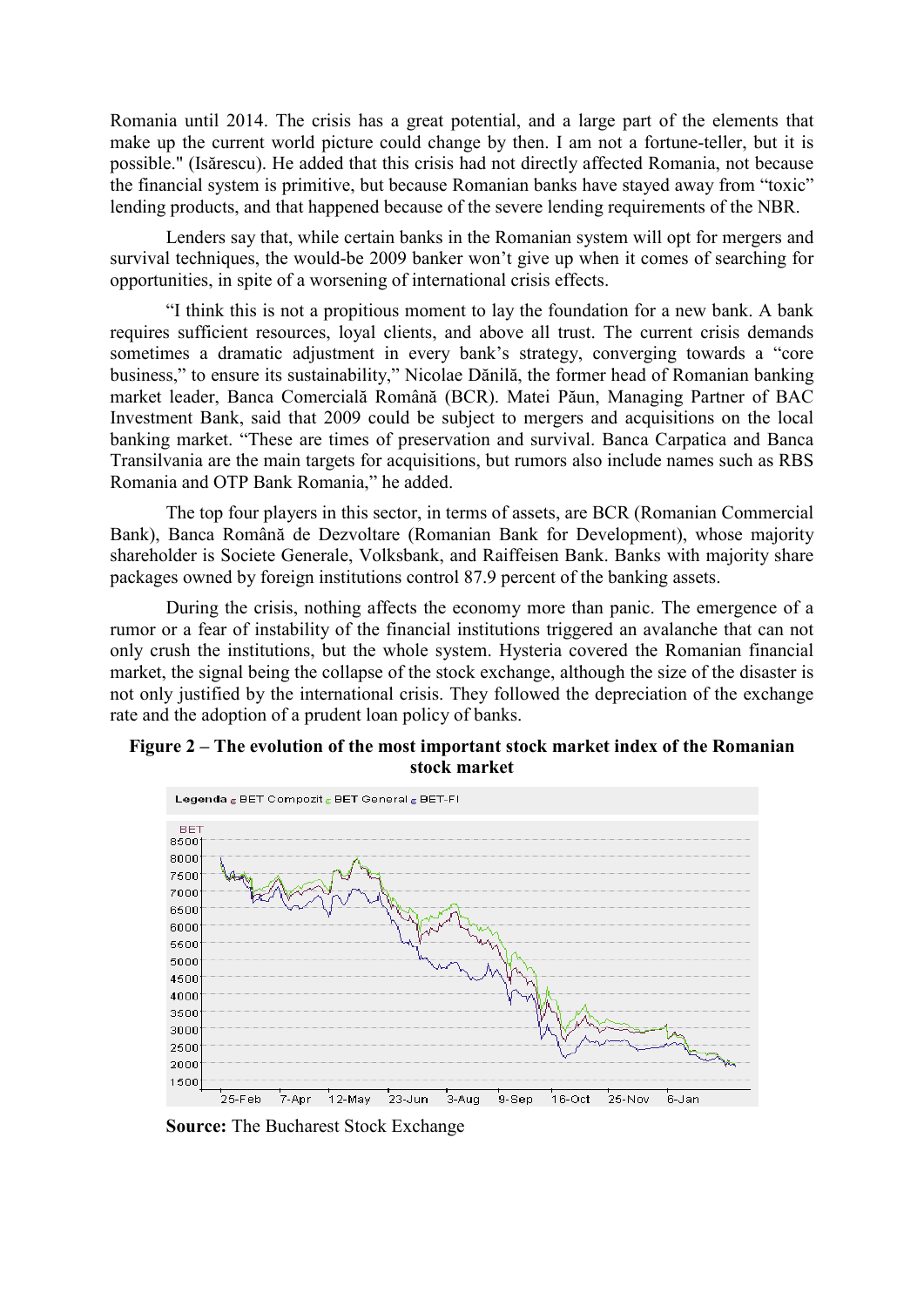The local capital market has followed the general trend of the international financial markets. London index FTSE 100 fell by about 38%, the U.S. DJIA over 35% and the Japanese Nikkei dropped by almost 46%. In the euro area, pan-European index DJ STOXX 50 lost 45.5% in 2008. Exchange losses are motivated by the withdrawal of investors and their reorientation towards precious metals and public bonds.

As the following figures show, the Romanian main index dropped during the last year with more than 75% (Fig. 1), and value of the companies listed on the Bucharest Stock Exchange reduced from 30 billion EUR at the beginning of 2008 to 7,7 billion in February 2009:



Figure 3 – The evolution of the market capitalization of the Bucarest Stock Exchange

**Source:** The Bucharest Stock Exchange

Romania could also be easily affected by the problems of unemployment whereas situation our country is different, knowing that the unemployment rate is currently low and can even talk about a deficit of labor. Some economists think that if foreign investment is reduced, it is possible to attend a mild increase in unemployment. However, they believe, the economy is developing with a strong pace, which means that there is a need for labor force. For areas which recorded a deficit of staff, the economic crisis may have beneficial effects, because a part of those over 2 million Romanian people working abroad will return, because of restructuring process caused by the crisis in those countries.

Union leaders maintain that unemployment might reach 8%, or about 1.2 million people, as the most affected industries will be textiles, construction, agriculture, automobiles and finance. Figures vary, depending on the source. The president of the SME (Small and Medium Enterprises) Council, Ovidiu Nicolescu, said that the private firms in 30 counties have shed around 50,000 employees, raising unemployment in the private sector to 150,000. The Romanian Association of Construction Entrepreneurs (ARCO) announced in mid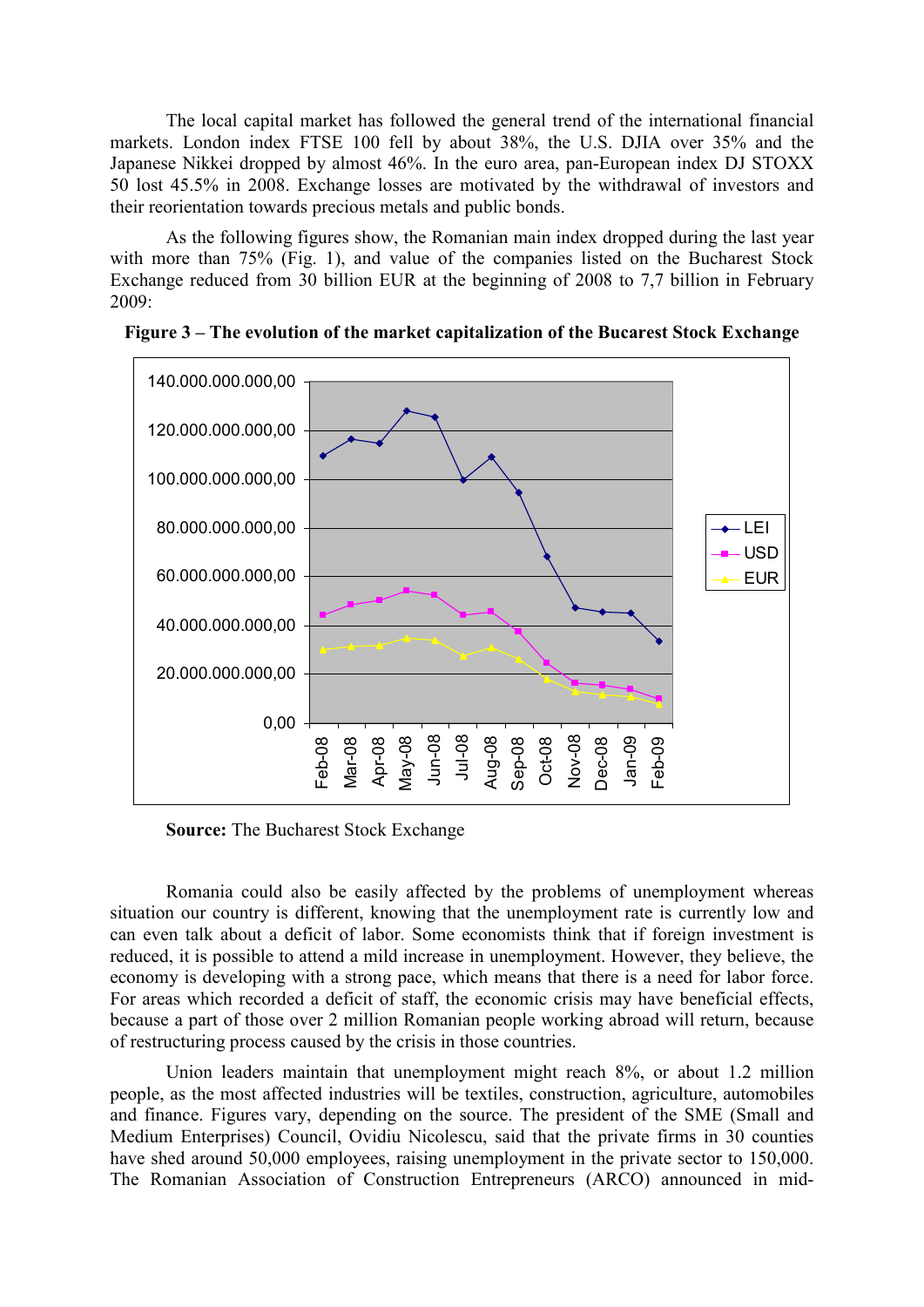November that around 70,000 employees will be temporarily laid off until February, and another 35,000 could lose their jobs permanently starting from April. According to ARCO, 32% of Romania's construction companies are affected by the crisis. In turn, the Agrostar Federation asked the minister of agriculture to approve the dismissal of 50,000 employees almost 75% of its combined payrolls - until April, as most agricultural firms cannot continue production. Several companies announced they would either reduce production or suspend activity. The chemical plant Oltchim Râmnicu Vâlcea said it would reduce production by 20% to 40% after suffering a 50% drop in demand. Five hundred of the company's 4,800 employees will lose their jobs, mainly those approaching retirement, announced plant management.

The fertilizer plant Azomureș temporarily dismissed 250 employees for lack of orders. Krafts Food Romania will close its production unit in Brasov with 400 employees and will partially relocate the jobs to Bulgaria, but Coca-Cola dismissed speculation about closing its units in Iasi and Oradea.

In February, there will be dismissals at Rolem  $SA - 1,000$  people, Belart  $SRL - 37$ people, Romradiatoare SA 95 people, Viromet SA 296 people, Electroprecizia SA 229 people, Marub Industry 70 people and Fabrica de Scule Râșnov 12 people. The employees dismissed will receive unemployment aid, in accordance with the Law 76/2002 on the welfare system and the stimulation of employment.

Tourism will also suffer in the next years because of the global economic crisis, as the prices will increase, and people will be more careful when they spend their money. This will happen, because everything will be more expensive and people will have to take care how they spend money. There will be financial and economic limitations, and certainly there will be a decrease in tourism.

Romania's tourism minister Elena Udrea said, within the International Tourism Fair in Madrid, that she disagrees with selling, during this period, the participations owned by the ministry in several hotel companies, arguing that the ministry would obtain low prices in the fallout of the economic crisis. Udrea highlighted that, when the ministry decides to sell its participations in hotel companies, the sale process would be transparent, arguing the sale will not be unfolded on secondary markets. Sources close to the matter said in October 2008 that the former leader of the Tourism Ministry initiated the sale procedure on the capital market of its stakes in several hotel companies, among which, Athenee Palace, Lido, Robinson Predeal, through the law firm "Boștină și Asociații".

The ministry owns majority stakes in four hotel companies, namely, a 90% stake in Predeal, 82.27% in Litoral Constanta, 96.57% in Mamaia and 52.22% in Neptun-Olimp, as well as minority stakes in Athenee Palace - 33.98%, Lido - 42.87% and Robinson - 21.59%.

Even though most economic sectors have been affected by the economic crisis, there are exceptions. One of the exceptions is the media business who had to won from the crisis, especially in view of the audience.

In Romania, articles related to the crisis have kept the first page of most publications business. In the case of financial newspaper, last weeks brought at least an article about this subject on the first page. Capital weekly was targeted by articles about the effects of the crisis on the final consumer, following at the same time projection on various fields, from the capital market in auto sector.

In addition to the print media, the evolution of the business sites shows a major interest in this subject too. According to www.trafic.ro, the number of people who accessed the Business Standard site www.standard.ro in September is higher with 19.9% compared to